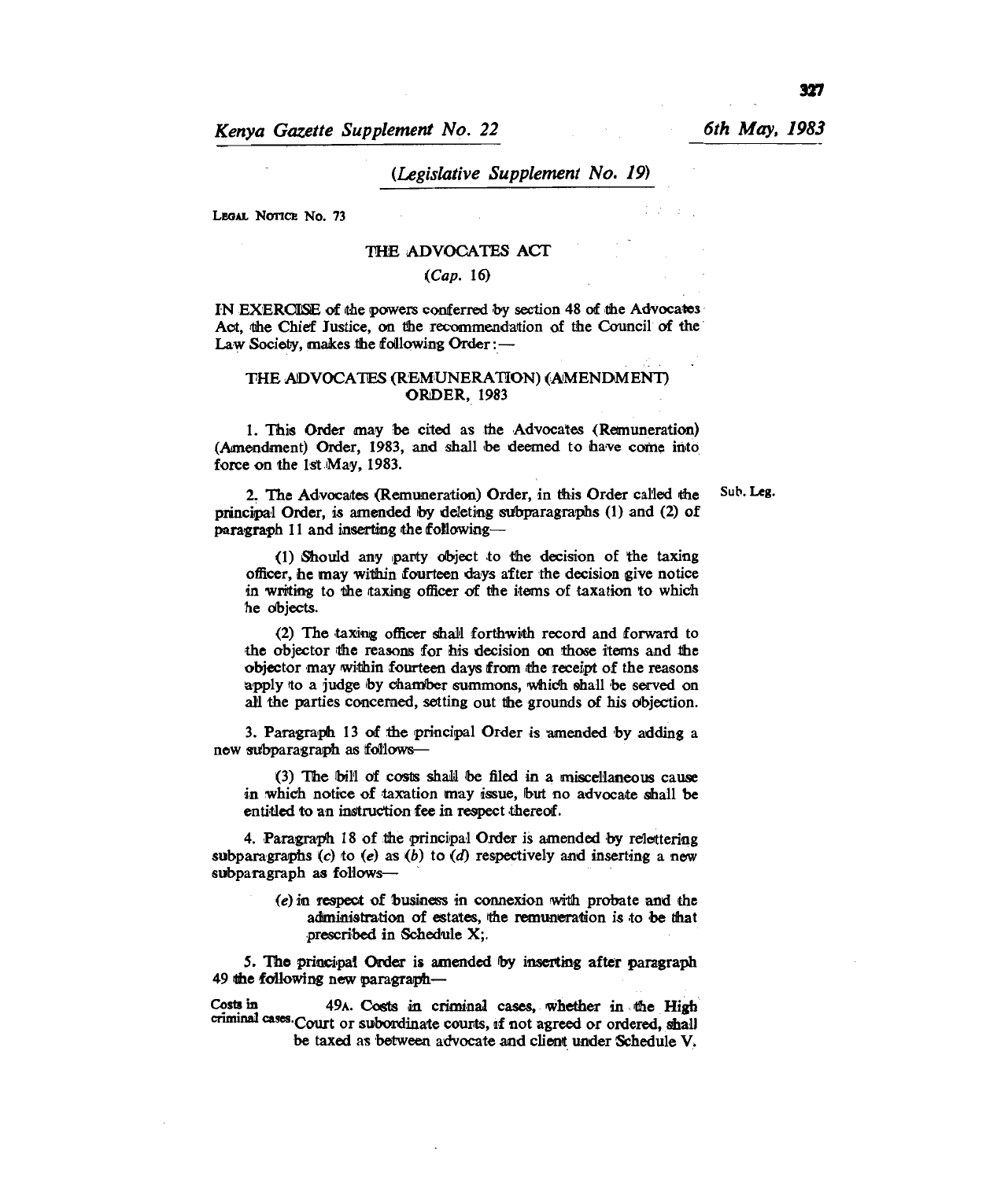6. Paragraph 50 of the principal Order is amended by deleting "paragraph 22" from the first line and inserting "paragraphs 22 and 58"

7. Paragraphs 51A *and* Sin of the principal Order are amended by inserting "Subject to paragraph 22," at the beginning in each case.

8. The principal Order is amended by inserting after paragraph 51B the following new paragraph—

Costs in pro-<br>bate and cable to proceedings concerning probate and the administration cable to proceedings concerning probate and the administra-<br>administra-<br>contribution of activities is that and out in Schoolule Y. administration cases. tration of estates is that set out in Schedule X.

9. Paragraph 58 of the principal Order is amended by deleting "at the trial" from the fifth line.

10. Paragraph 68A of the principal Order is deleted and the following inserted—

Certificate of Certificate of 68A. (1) Notwithstanding anything to the contrary in costs.<br>
this Order when the Begistrar of the High Court enters this Order, when the Registrar of the High Court enters final judgment under Order XLVIII, rule 2 of the Civil Procedure Rules, he may, on application in writing and without the filing or taxation of a bill of costs or of notice to any party, sign a certificate of the costs of the suit calculated in accordance with item 15 of Schedule VI.

> (2) An advocate may, in any case in lieu of taxation, apply in writing for a certificate under this paragraph.

> (3) If the Registrar refuses an application under this paragraph he shall on request certify his refusal in writing to the applicant and the applicant may within fourteen days of receipt of the certificate give notice of objection, whereupon paragraph 11 shall apply.

11.Paragraph 73 of the principal Order is amended by deleting subparagraph (2) thereof and inserting the following—

(2) Where an advocate has withdrawn, the provisions of Order III, rule 12 of the Civil Procedure Rules shall apply.

12.Paragraph 75 of the principal Order is amended in subparagraph (1) by deleting all words after "taxing officer" in the third line.

13.Paragraph 78 of the principal Order is deleted.

14.Schedules VI and VII to the principal Order are deleted and replaced by the new Schedules VI and VII annexed to this Order and the new Schedule X annexed to this Order is added.

15.Where this Order is applied to work commenced before, but completed after 1st May, 1983, those parts thereof which were completed before 1st May, 1983, shall be charged for as if this Order had not been made, but in computing the instruction fee the taxing officer may apportion the charge between the instruction fee chargeable before 1st May, 1983, and thereafter.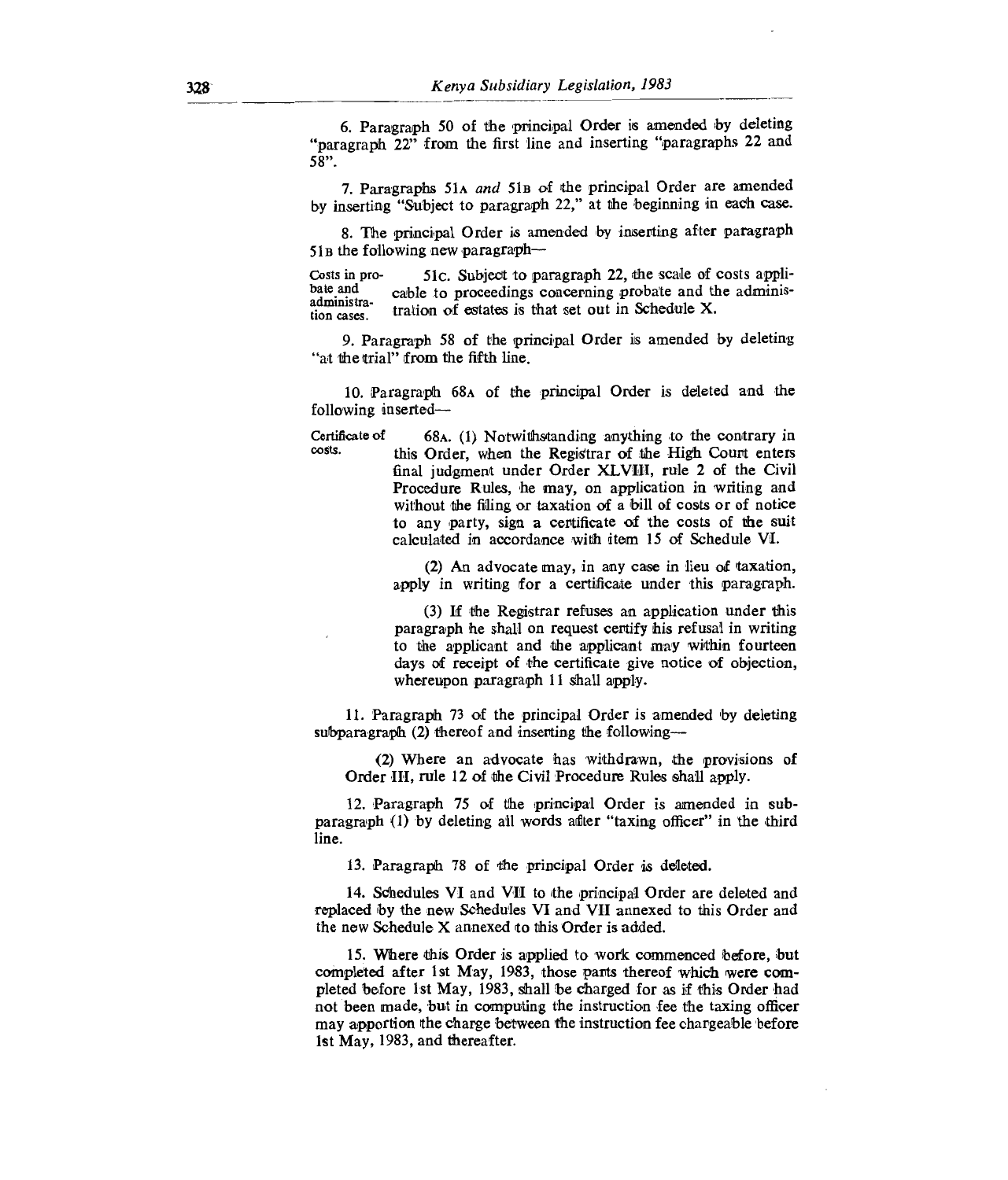# SCHEDULE VI

### COSTS OF PROCEEDINGS IN THE HIGH COURT

### *A.-Party and Party Costs*

#### **1. INSTRUCTION FEES**

The fee for instructions in suits shall *be* as follows, unless the taxing officer in his discretion shall increase or (unless otherwise provided) reduce it:

(a) To sue in any proceedings (whether commenced by plaint, petition, originating summons or notice of motion) in which no defence or other denial of liability is filed : where the value of the subjectmatter can be determined from the pleading, judgment or settlement between the parties and-

| That value exceeds |         |           | But does not exceed  |                      |                      |         |                      |                      | Sh.                  |                                                         |  |
|--------------------|---------|-----------|----------------------|----------------------|----------------------|---------|----------------------|----------------------|----------------------|---------------------------------------------------------|--|
|                    | Sh.     |           |                      |                      |                      | Sh.     |                      |                      |                      |                                                         |  |
|                    |         | $\bullet$ | $\ddot{\phantom{0}}$ |                      | $\cdot$ .            | 20,000  | $\ddot{\phantom{0}}$ | $\cdot$ .            | $\ddot{\phantom{1}}$ | 800                                                     |  |
|                    | 20,000  |           | $\ddot{\phantom{1}}$ | $\cdot$ .            | $\cdots$             | 50,000  | $\ddot{\phantom{1}}$ | $\ddot{\phantom{a}}$ | $\ddot{\phantom{1}}$ | 1,200                                                   |  |
|                    | 50,000  |           | $\cdot$ .            | $\ddot{\phantom{a}}$ | $\ddot{\phantom{0}}$ | 100,000 | $\ddot{\phantom{0}}$ | $\cdot$ .            | $\ddot{\phantom{0}}$ | 1,500                                                   |  |
|                    | 100,000 |           | $\ddot{\phantom{1}}$ | $\ddot{\phantom{0}}$ | $\ddot{\phantom{1}}$ | 200,000 | $\ddot{\phantom{1}}$ | $\bullet\bullet$     | $\ddot{\phantom{1}}$ | 2,400                                                   |  |
|                    | 200,000 |           | $\cdot$ $\cdot$      | $\cdot$ .            | $\bullet$ $\bullet$  | 500,000 | . .                  | $\bullet$            | $\ddot{\phantom{0}}$ | 3.000                                                   |  |
|                    | 500,000 |           | $\cdot$ $\cdot$      | $\ddot{\phantom{1}}$ | $\sim$ $\sim$        | 750,000 | $\ddot{\phantom{0}}$ | n vu                 | $\ddot{\phantom{a}}$ | 4,750                                                   |  |
| Over               | 750,000 |           | $\cdot$ .            | $\ddot{\phantom{0}}$ | $\cdot$ $\cdot$      |         | $\ddot{\phantom{1}}$ | $\bullet$            | $\ddot{\phantom{1}}$ | $4.750 -$                                               |  |
|                    |         |           |                      |                      |                      |         |                      |                      |                      | plus $\frac{1}{2}$ % on the amount<br>over Sh. 750,000. |  |

*(b)* To sue in any proceedings described in paragraph *(a)* where a defence or other denial of liability is filed; or to have an issue determined arising out of interpleader or other proceedings before or after suit; or to present or oppose an appeal : where the value of the subject-matter can be determined from the pleadings, judgment or settlement between the parties and-

|      | That value exceeds |                      |                      |                      |                      | But does not exceed |                      |                      |                      |                                                         |
|------|--------------------|----------------------|----------------------|----------------------|----------------------|---------------------|----------------------|----------------------|----------------------|---------------------------------------------------------|
|      | Sh.                |                      |                      |                      |                      | Sh.                 |                      |                      |                      | Sh.                                                     |
|      |                    | $\ddot{\phantom{a}}$ | $\ddot{\phantom{0}}$ | $\ddot{\phantom{0}}$ | $\cdot$ $\cdot$      | 20,000              | $\ddot{\phantom{a}}$ | $\ddot{\phantom{0}}$ | $\ddot{\phantom{1}}$ | 2,500                                                   |
|      | 20,000             |                      | $\ddot{\phantom{1}}$ | $\ddot{\phantom{a}}$ | $\cdot$ $\cdot$      | 50,000              | $\ddot{\phantom{a}}$ | $\cdot$ .            | $\cdot$ $\cdot$      | 5,000                                                   |
|      | 50,000             |                      | $\ddot{\phantom{1}}$ | $\ddot{\phantom{a}}$ | $\ddot{\phantom{0}}$ | 100,000             | $\ddot{\phantom{1}}$ | $\ddot{\phantom{1}}$ | $\cdot$ $\cdot$      | 7.500                                                   |
|      | 100,000            |                      | $\ddot{\phantom{a}}$ | $\bullet$            | $\sim$               | 200,000             | $\ddot{\phantom{0}}$ | . .                  | $\ddot{\phantom{0}}$ | 10,000                                                  |
|      | 200,000            |                      | $\cdot$ $\cdot$      | $\ddot{\phantom{1}}$ | $\ddot{\phantom{1}}$ | 500,000             | $\ddot{\phantom{0}}$ | $\ddot{\phantom{0}}$ | $\cdots$             | 15,000                                                  |
|      | 500,000            | $\ddot{\phantom{0}}$ | $\ddot{\phantom{1}}$ | $\ddot{\phantom{a}}$ | $\ddot{\phantom{1}}$ | 750,000             | $\cdot$ .            | $\cdot$ $\cdot$      | $\ddot{\phantom{0}}$ | 18.000                                                  |
| Over | 750,000            |                      | . .                  | $\ddot{\phantom{1}}$ | $\cdot$ .            |                     | $\bullet$            | $\ddot{\phantom{1}}$ | $\cdot$ .            | 18,000-                                                 |
|      |                    |                      |                      |                      |                      |                     |                      |                      |                      | plus $\frac{1}{2}$ % on the amount<br>over Sh. 750,000. |

- (c) To defend proceedings where the defendant substantially adopts the defence of another defendant: an instruction fee calculated under subparagraph 1 (a).
- $(d)$  To defend any other proceedings: an instruction fee calculated under subparagraph 1 *(b).*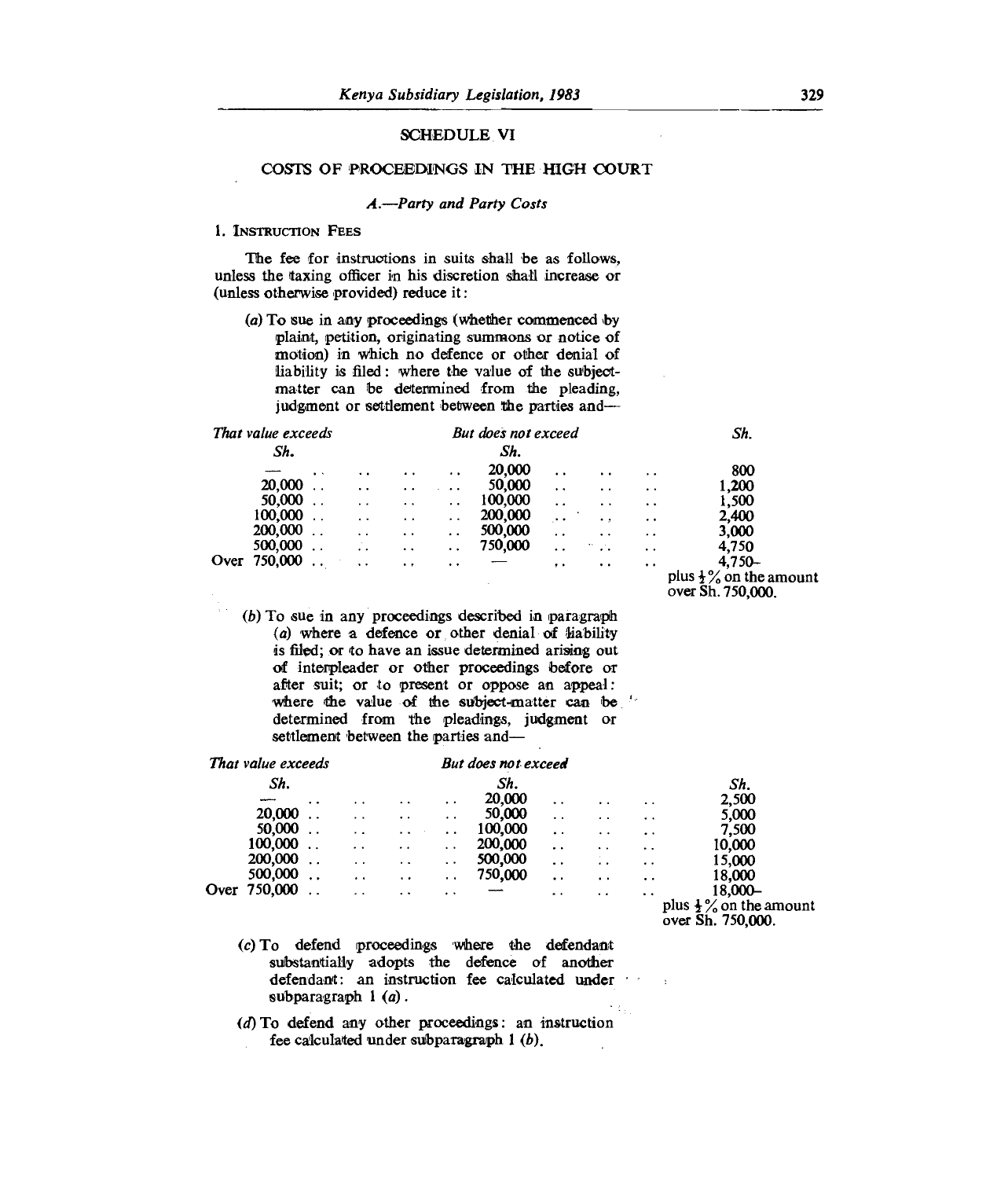| (e) Bankruptcy proceedings-                                                                                                                                                                                                                                                 |       |
|-----------------------------------------------------------------------------------------------------------------------------------------------------------------------------------------------------------------------------------------------------------------------------|-------|
| (i) debtors application-                                                                                                                                                                                                                                                    |       |
|                                                                                                                                                                                                                                                                             | Sh.   |
| to present or oppose a debtor's petition<br>. .                                                                                                                                                                                                                             | 500   |
| to apply for or oppose discharge                                                                                                                                                                                                                                            | 250   |
| $(ii)$ creditors application—                                                                                                                                                                                                                                               |       |
| to apply for issue of a Bankruptcy Notice                                                                                                                                                                                                                                   | 150   |
| to present or oppose a creditor's petition                                                                                                                                                                                                                                  | 750   |
| to apply for or to oppose a discharge<br>$\ddot{\phantom{0}}$                                                                                                                                                                                                               | 500   |
| $(f)$ Companies—                                                                                                                                                                                                                                                            |       |
| (i) to present or oppose proceedings under rule 5<br>(1) of the Companies (Winding Up) Rules                                                                                                                                                                                | 3,000 |
| (ii) to present or oppose any other proceedings<br>under the Companies Act, or to support a<br>petition for winding up a company<br>$\ddotsc$                                                                                                                               | 600   |
| (g) Matrimonial causes—                                                                                                                                                                                                                                                     |       |
| (i) to present a petition for dissolution of mar-<br>riage, nullity, judicial separation, or restitu-<br>tion of conjugal rights-                                                                                                                                           |       |
| where the proceedings are not defended                                                                                                                                                                                                                                      | 3,000 |
| where the proceedings are defended; or<br>to defend proceedings: such sum as may<br>be reasonable but not less than                                                                                                                                                         | 8,000 |
| (ii) to apply for additional or ancillary relief, or<br>for custody or access-                                                                                                                                                                                              |       |
| if the application is dealt with together<br>with the petition or answer, as the case<br>may be<br>$\ddot{\phantom{0}}$<br>$\ddots$<br>$\ddot{\phantom{0}}$<br>. .                                                                                                          | 500   |
| if the application is not dealt with to-<br>gether with the petition or answer<br>$\ddots$                                                                                                                                                                                  | 2,000 |
| (iii) to apply for a Registrar's certificate<br>. .                                                                                                                                                                                                                         | 125   |
| (iv) to present or oppose an application to a judge<br>under the Matrimonial Causes Rules or<br>Guardianship of Infants Act not otherwise<br>provided for: such sum as may be reason-<br>able but not less than<br>$\ddot{\phantom{0}}$<br>$\cdots$<br>$\ddot{\phantom{0}}$ | 450   |
| (h) Adoption and guardianship-                                                                                                                                                                                                                                              |       |
| (i) to present or oppose an application for<br>adoption: such sum as may be reason-<br>able but not less than<br>$\cdot$ .<br>. .                                                                                                                                           | 2,000 |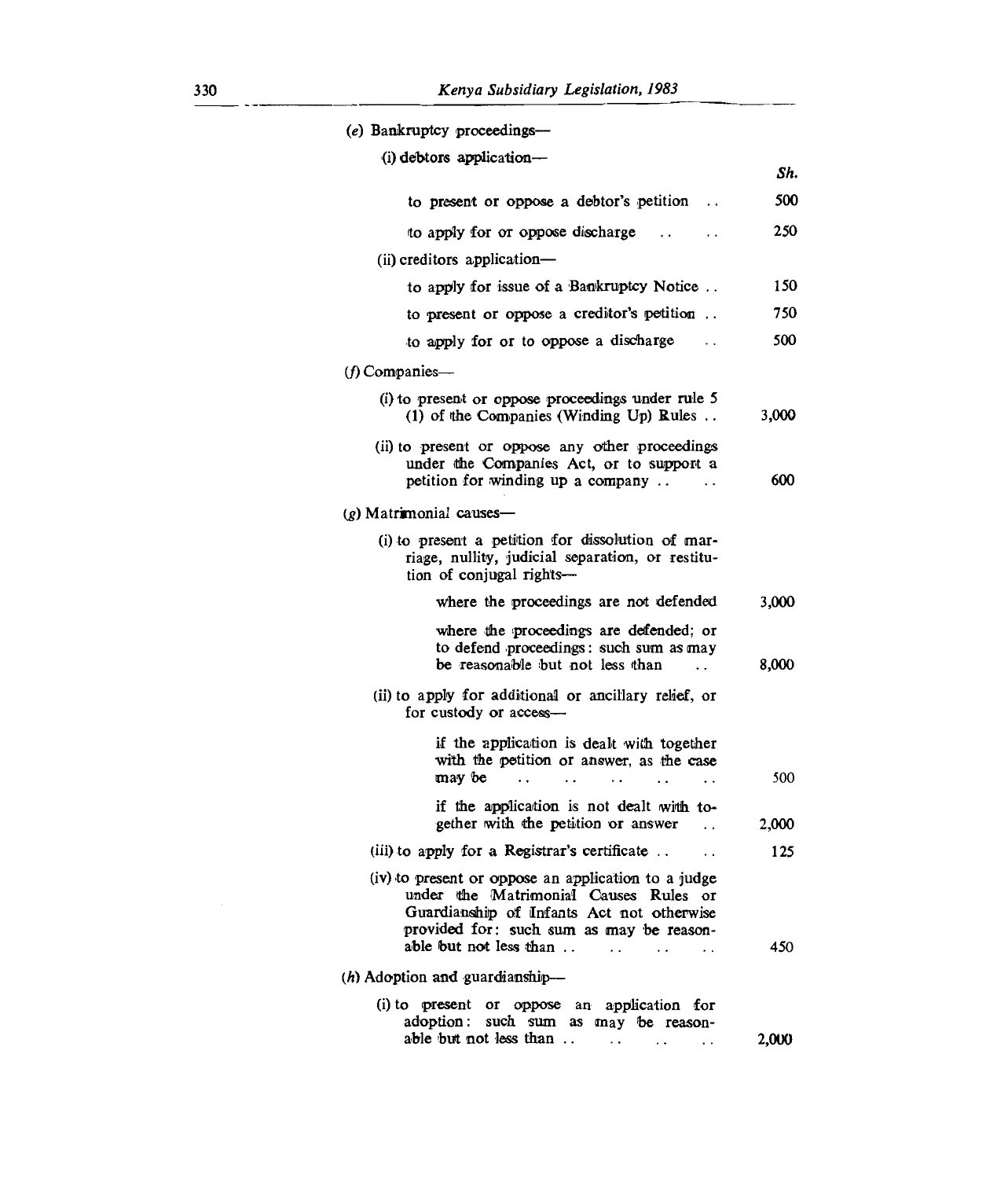|                                                                                                                                                                                    | Sh.   |
|------------------------------------------------------------------------------------------------------------------------------------------------------------------------------------|-------|
| (ii) to present or oppose an application for<br>guardianship: such sum as may be reason-<br>able but not less than                                                                 | 2,500 |
| $\ddot{\phantom{0}}$<br>$\ddot{\phantom{0}}$                                                                                                                                       |       |
| $(i)$ To present or oppose an election petition                                                                                                                                    | 7,000 |
| $(j)$ Prerogative orders—                                                                                                                                                          |       |
| (i) to present an application for leave for a<br>prerogative order: such sum as may be<br>reasonable but not less than                                                             | 3,000 |
| (ii) to present or oppose an application for a<br>prerogative order: such sum as may be<br>reasonable but not less than<br>$\ddot{\phantom{0}}$                                    | 7,000 |
| $(k)$ To present or oppose objections to an award made<br>by an arbitrator<br>$\cdot$ .<br>$\ddot{\phantom{0}}$<br>$\ddot{\phantom{0}}$                                            | 2,000 |
| (I) To sue or defend in any case not provided for<br>above: such sum as may be reasonable but not<br>less than                                                                     | 2,000 |
| (m) To present or oppose an appeal in any case not<br>provided for above: such sum as may be reason-<br>able but not less than                                                     | 1,500 |
| (n) To counter-claim: a fee under subparagraph $(a)$ or<br>$(b)$ , as appropriate.                                                                                                 |       |
| (o) Matters arising during proceedings-                                                                                                                                            |       |
| $(i)$ to prepare an affidavit<br>$\cdots$                                                                                                                                          | 150   |
| (ii) to prepare interrogatories or answers thereto                                                                                                                                 | 1,000 |
| (iii) to apply for a commission or letters of request<br>for the examination of a witness                                                                                          | 500   |
| (iv) to prepare a brief for counsel in relation to<br>a commission for examination of a person not<br>residing in Kenya: such sum as may be<br>reasonable but not less than<br>. . | 3,000 |
| (v) to prepare a case stated for the opinion of<br>the court: such sum as may be reasonable but                                                                                    |       |
| not less than                                                                                                                                                                      | 1,000 |
| (vi) to present an application for a temporary<br>injunction or similar order-                                                                                                     |       |
| if unopposed<br>the contract of the                                                                                                                                                | 500   |
| to present or oppose in ordinary cases:<br>such sum as may be reasonable but not<br>less than<br>$\cdots$<br>$\cdot$ .<br>$\cdot$ .                                                | 1,000 |
| to present or oppose in cases where the<br>judge shall certify that the matter is                                                                                                  |       |
| complex<br>$\sim$ $\sim$ $\sim$<br>$\cdots$ $\cdots$ $\cdots$                                                                                                                      | 5,000 |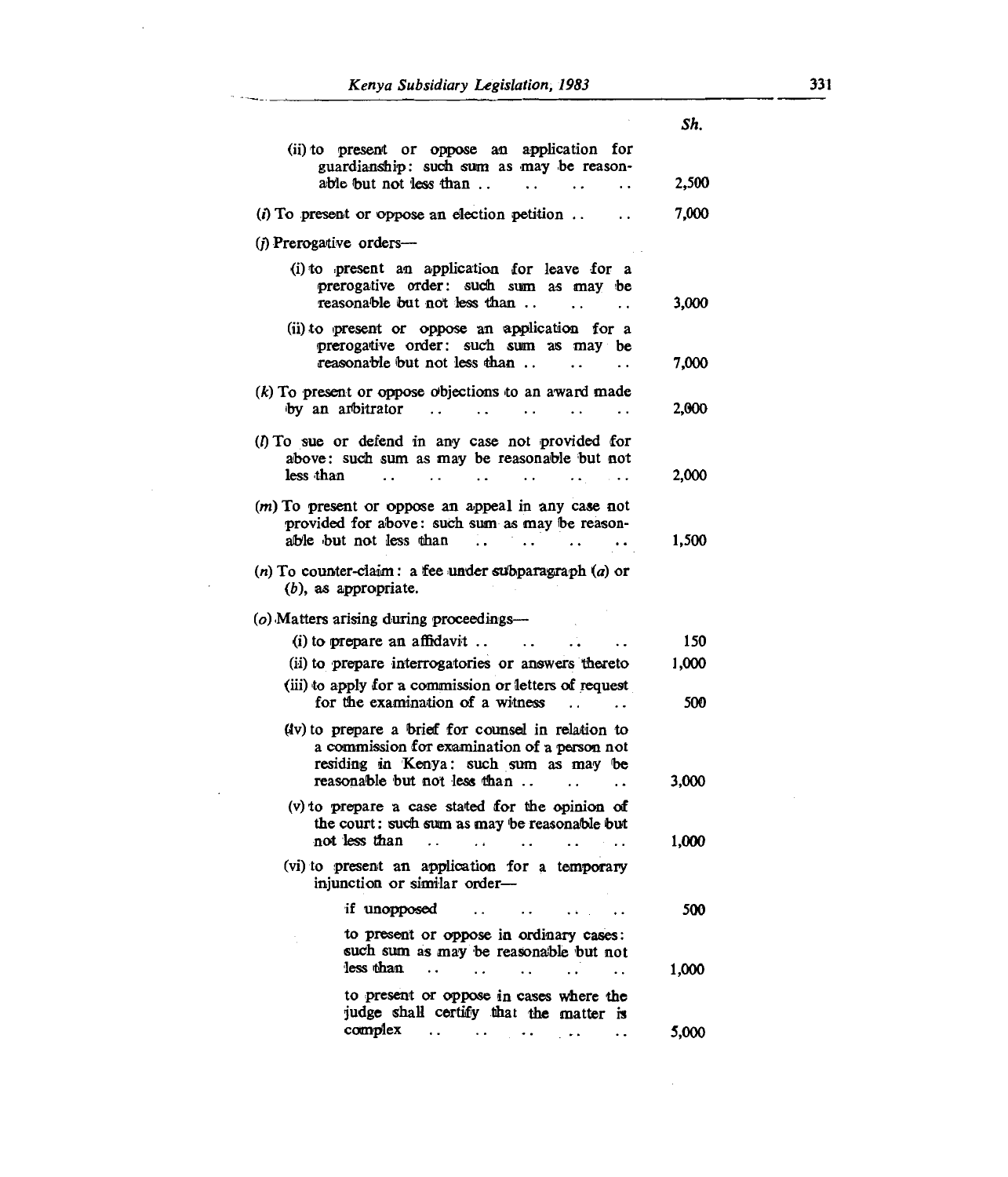| (vii) to present or oppose any other application not<br>otherwise provided for, whether by summons<br>in chambers or by notice of motion—                                                                                                                                                                                                                                                                                                                      | Sh. |
|----------------------------------------------------------------------------------------------------------------------------------------------------------------------------------------------------------------------------------------------------------------------------------------------------------------------------------------------------------------------------------------------------------------------------------------------------------------|-----|
| where the application is unopposed<br>where the application is opposed, such<br>sum as may be reasonable but not less                                                                                                                                                                                                                                                                                                                                          | 250 |
| than<br>$\ddot{\phantom{0}}$                                                                                                                                                                                                                                                                                                                                                                                                                                   | 400 |
| Provided that-                                                                                                                                                                                                                                                                                                                                                                                                                                                 |     |
| (i) the taxing officer, in the exercise of his dis-<br>cretion, shall take into consideration the other<br>fees and allowances to the advocate (if any) in<br>respect of the work to which any such<br>allowance applies, the nature and import-<br>ance of the cause or matter, the amount<br>involved, the interest of the parties, the<br>general conduct of the proceedings, a direc-<br>tion by the trial judge, and all other relevant<br>circumstances; |     |
| (ii) in any case in which a certificate for more<br>than one advocate has been given by the<br>judge, the instruction fee allowed on taxation<br>as between party and party shall be increased<br>by one-third and other charges shall<br>Ъe<br>doubled where requisite;                                                                                                                                                                                       |     |
| (iii) in any case in which a certificate for Queen's<br>Counsel has been given by the judge, the<br>instruction fee allowed on taxation as between<br>party and party shall be increased by one-<br>half and other charges shall be doubled where<br>requisite, the allowance for attendances of<br>Queen's Counsel in court conducting or lead-<br>ing the cause being on the higher scale;                                                                   |     |
| (iv) for the purpose of assessing an instruction fee                                                                                                                                                                                                                                                                                                                                                                                                           |     |
| in any suit-                                                                                                                                                                                                                                                                                                                                                                                                                                                   |     |
| (a) for the possession of premises, with or<br>without a claim for arreas of rent; or<br>$(b)$ for the specific performance of a lease,<br>the value of the subject-matter shall be taken<br>to be the arrears of rent or mesne profits, if<br>any, that may be found due, increased by a<br>sum equivalent to the annual rental value of<br>the premises, or to one-tenth of the capital<br>value of the premises, whichever is the higher;                   |     |
| (v) for the purposes of assessing an instruction<br>fee in a case where payment into court has<br>been made under Order XXVI of the Civil<br>Procedure Rules the following rules shall<br>$apply-$<br>$(a)$ where the plaintiff accepts payment into<br>court under the provisions of Order<br>XXVI, rule 2 (1), he may claim the full<br>instruction fee:                                                                                                     |     |
|                                                                                                                                                                                                                                                                                                                                                                                                                                                                |     |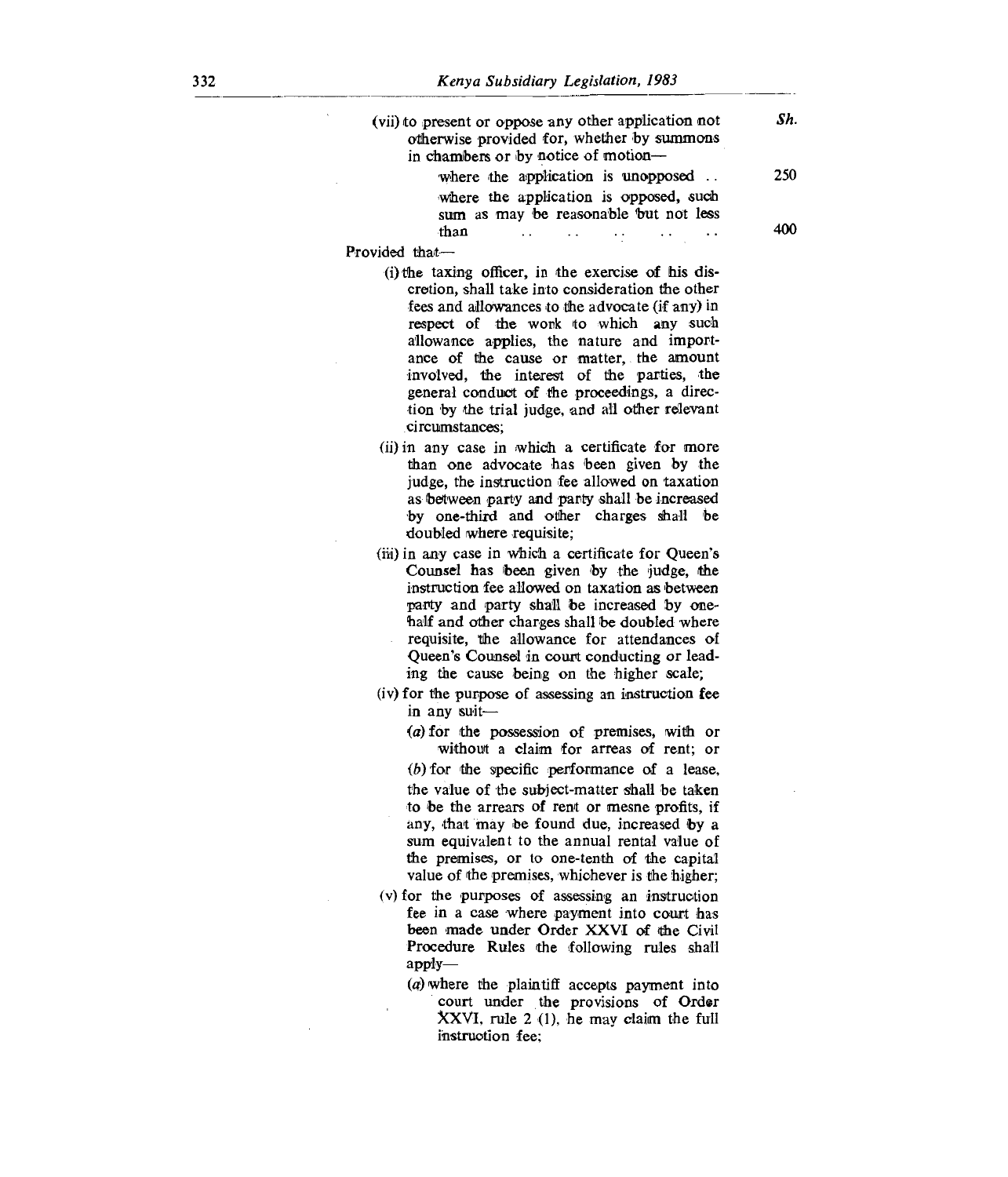- (b) where the plaintiff accepts payments into court after the time allowed by Order XXVI, rule 2 (1), but before one month after the setting down of the case for hearing, he may claim three-quarters of the instruction fee;
- (c) where the plaintiff does not accept the payment into court and does not recover more than the payment, he may claim his costs to the date of payment including one-half of the instruction fee.

#### 2. **FEES FOR GETTING UP OR PREPARING FOR TRIM,**

In any case in which a denial of liability is filed or in which issues for trial are joined by the pleadings, a fee for getting up and preparing the case for trial shall be allowed in addition to the instruction fee and shall be not less than one-quarter of the instruction fee allowed on taxation :

#### Provided that-

- (0 this fee may be increased as the taxing officer considers reasonable but it does not include any work comprised in the instruction fee;.
- (ii) no fee under this paragraph is chargeable until the case has been confirmed for hearing, but an additional sum of not more than 10 per cent of the instruction fee allowed on taxation may, if the judge so directs, be allowed against the party seeking the adjournment in respect of each occasion upon which a confirmed hearing is adjourned;
- (iii) in every case which is not heard the taxing officer must be satisfied that the case has been prepared for trial under this paragraph.

#### 3. **FEE FOR GETTING UP AN APPEAL**

In any appeal to the High Court in which a respondent appears at the hearing of the appeal and in which the court at the conclusion of the hearing has certified that in view of the extent or difficulty of the work required to be done subsequently to the lodging of the appeal the case is a proper one for consideration of a getting up fee, the taxing officer may allow such a fee in addition to the instruction **fee.** 

### **4. DRAWING**

*(a) Concise* statement, plaint, written statement of defence, interlocutory application, notice of motion or chamber application, originating summons, affidavit, petition of appeal, interrogatories,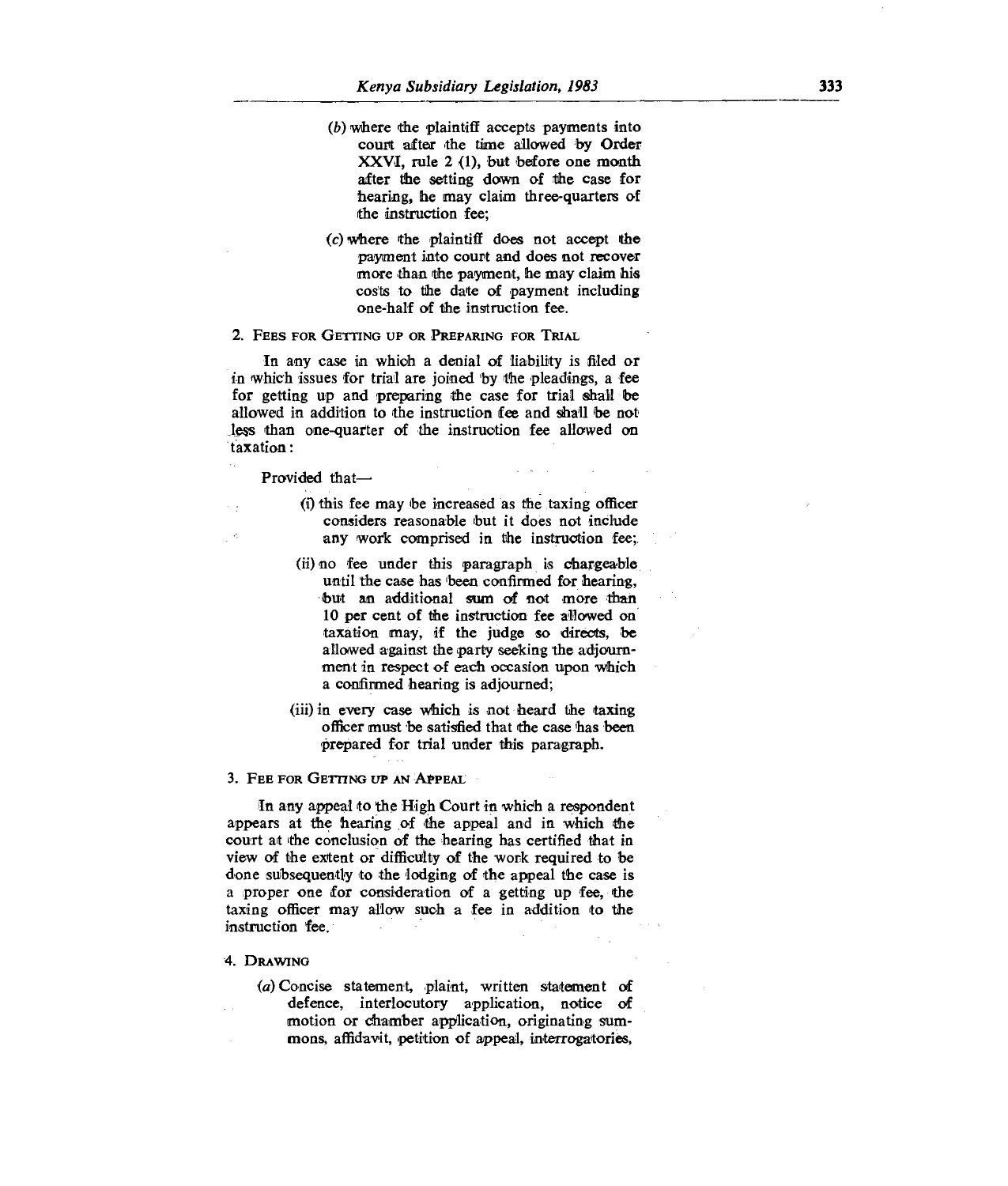|                                                                                                                                                                                                                                                                                                                                                 | Sh. |
|-------------------------------------------------------------------------------------------------------------------------------------------------------------------------------------------------------------------------------------------------------------------------------------------------------------------------------------------------|-----|
| agreement for compromise, adjustment or satis-<br>faction of suit, or for reference to arbitration or<br>any other pleading not otherwise provided for-                                                                                                                                                                                         |     |
| (i) four folios or less                                                                                                                                                                                                                                                                                                                         | 175 |
| (ii) in excess of four folios: additional per folio<br>after the first four folios<br>$\ddot{\phantom{0}}$                                                                                                                                                                                                                                      | 25  |
| (b) Creditor's or debtor's petition that a debtor be<br>adjudicated insolvent, or notice of objection<br>thereto-                                                                                                                                                                                                                               |     |
| $(i)$ six folios or less                                                                                                                                                                                                                                                                                                                        | 250 |
| (ii) in excess of six folios; per folio                                                                                                                                                                                                                                                                                                         | 25  |
| (c) Petition for winding up of a company incorporated<br>under the Companies Act-                                                                                                                                                                                                                                                               |     |
| (i) nine folios or less                                                                                                                                                                                                                                                                                                                         | 375 |
| (ii) in excess of nine folios: per folio                                                                                                                                                                                                                                                                                                        | 25  |
| (d) All other documents (including proofs of witnesses'                                                                                                                                                                                                                                                                                         |     |
| evidence), so far as necessary: per folio<br>. .                                                                                                                                                                                                                                                                                                | 30  |
| $(e)$ Bill of costs: per folio                                                                                                                                                                                                                                                                                                                  | 30  |
| $(f)$ Affidavit or return of service<br>$\cdot$ $\cdot$                                                                                                                                                                                                                                                                                         | 40  |
| Provided that in relation to paragraphs $(a)$ (ii), $(b)$ (ii),<br>$(c)$ (ii) and $(d)$ the judge may direct that the costs of any<br>repetitive or unnecessary matter shall be disallowed.                                                                                                                                                     |     |
| 5. Copies                                                                                                                                                                                                                                                                                                                                       |     |
| (a) Of plaint, written statement of defence, affidavit,<br>petition of appeal, cross objections to petition,<br>interrogatories, replies to interrogatories, agree-<br>ment in satisfaction of suit, or for reference to<br>arbitration, exhibit, bill of costs and every other<br>document (whether for court or opposing party):<br>per folio | 5   |
| (b) The actual cost of copies of judge's notes bespoken<br>from day to day as a case proceeds may be<br>allowed if certified for by the trial judge.                                                                                                                                                                                            |     |
| (c) Printing: actual costs, supported by vouchers of<br>all necessary printing.                                                                                                                                                                                                                                                                 |     |
| (d) Photostat copies: actual costs, supported by<br>vouchers of all necessary photocopying.                                                                                                                                                                                                                                                     |     |
| (e) All other necessary copies: per folio<br>$\sim$ $\sim$                                                                                                                                                                                                                                                                                      | 5   |
| 6. CORRESPONDENCE                                                                                                                                                                                                                                                                                                                               |     |
| Letters before action or other necessary letters                                                                                                                                                                                                                                                                                                | 35  |
| or per folio<br>$\cdots$ $\cdots$<br>$\mathcal{L}_{\mathcal{A}}$                                                                                                                                                                                                                                                                                | 20  |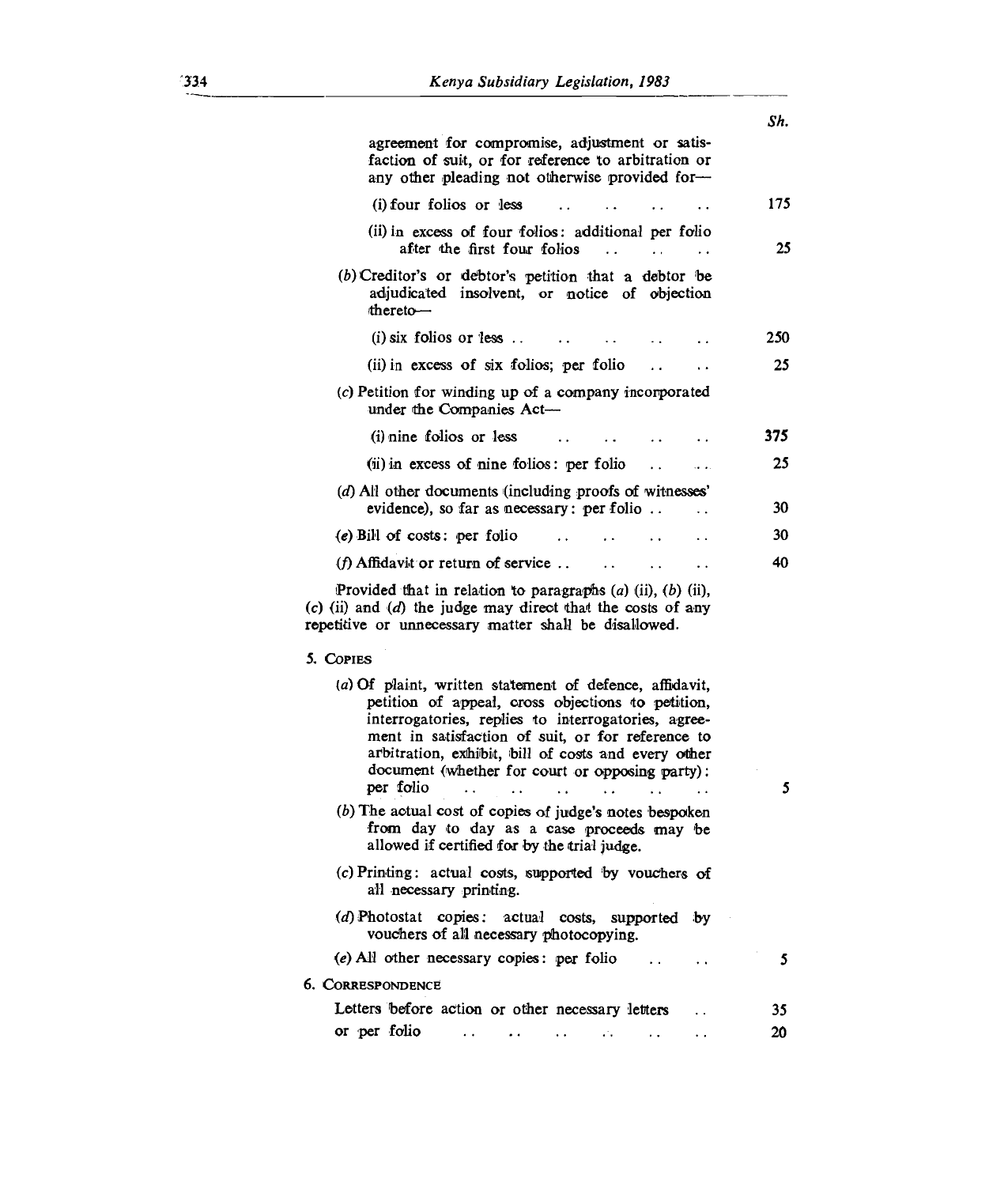| 7. ATTENDANCES           |                                                                                                                                                                                                                                                                                                                                             | Ordinary<br>Scale | Higher<br>Scale |
|--------------------------|---------------------------------------------------------------------------------------------------------------------------------------------------------------------------------------------------------------------------------------------------------------------------------------------------------------------------------------------|-------------------|-----------------|
|                          |                                                                                                                                                                                                                                                                                                                                             | Sh.               | Sh.             |
|                          | (a) On any necessary application to or formal attendance on<br>the registrar or deputy registrar $\ldots$                                                                                                                                                                                                                                   | 75                |                 |
|                          | (b) At offices of court or registrar on routine matters                                                                                                                                                                                                                                                                                     | 50                |                 |
|                          | (c) At court or in chambers on any matters on a date fixed<br>by the court for hearing, when the case cannot be taken.<br>or by advocate for calling over lists<br>$\sim$ $\sim$                                                                                                                                                            | 150               |                 |
| vided for-               | (d) At court or in chambers before judge not otherwise pro-                                                                                                                                                                                                                                                                                 |                   |                 |
|                          | (i) half hour or less                                                                                                                                                                                                                                                                                                                       | 200               | 300             |
| (ii) one hour            | . .                                                                                                                                                                                                                                                                                                                                         | 400               | 450             |
| (iii) half day           | $\ddot{\phantom{0}}$                                                                                                                                                                                                                                                                                                                        | 800               | 1,200           |
| (iv) whole day           | . .                                                                                                                                                                                                                                                                                                                                         | 1,600             | 2,400           |
| (e)                      | Routine telephone calls: each necessary telephone call<br>allowed per three minutes or part thereof<br>$\ddot{\phantom{0}}$<br>$\ddot{\phantom{a}}$                                                                                                                                                                                         | 20                |                 |
| $\omega$<br>place viewed | With a judge on a view, if in court hours, the same fees<br>as for attendance in court conducting case; if out of court<br>hours: per hour including travelling time, in addition to all<br>expenses properly incurred in getting to and from the<br>$\ddot{\phantom{a}}$<br>$\overline{a}$<br>$\ddot{\phantom{a}}$<br>$\ddot{\phantom{a}}$ | 360               |                 |
|                          | $(g)$ All necessary attendance (including attendances to take<br>minutes of evidence of witnesses other than the party for<br>whom the advocate is appearing) of any nature whatso-<br>ever not otherwise provided for: per quarter-hour                                                                                                    | 90                |                 |
| 8. Perusals              |                                                                                                                                                                                                                                                                                                                                             |                   |                 |
|                          | (a) Of pleadings, memorandum of appeal, record of<br>appeal, affidavits, interrogatories and answers<br>thereto, notices to admit, petition to wind-up<br>company, petition in insolvency, notice of motion<br>in court, originating summons, or other necessary<br>documents not specifically provided for: per folio                      | 9                 |                 |
|                          | $(b)$ Of notices and other routine documents.                                                                                                                                                                                                                                                                                               | 15                |                 |
|                          | $(c)$ Of necessary letters: per folio<br>×.                                                                                                                                                                                                                                                                                                 | 9                 |                 |
| 9. Service               |                                                                                                                                                                                                                                                                                                                                             |                   |                 |
|                          | (a) Within three kilometres of the High Court or<br>district registry of the High Court                                                                                                                                                                                                                                                     | 40                |                 |
|                          | (b) Every additional kilometre over three: such amount<br>as is reasonable, not exceeding per kilometre                                                                                                                                                                                                                                     | 5                 |                 |
| الجرجة                   | $(c)$ By post, if authorized $\cdots$<br><b>Contractor</b><br>$\sim$ $\sim$ $\sim$                                                                                                                                                                                                                                                          | 25                |                 |
| 10. PLANS, MODELS, ETC.  |                                                                                                                                                                                                                                                                                                                                             |                   |                 |
|                          | Actual costs supported by vouchers of all necessary                                                                                                                                                                                                                                                                                         |                   |                 |

 $\sim 10^{-11}$ 

plans, charts, photographs and models.

 $\overline{a}$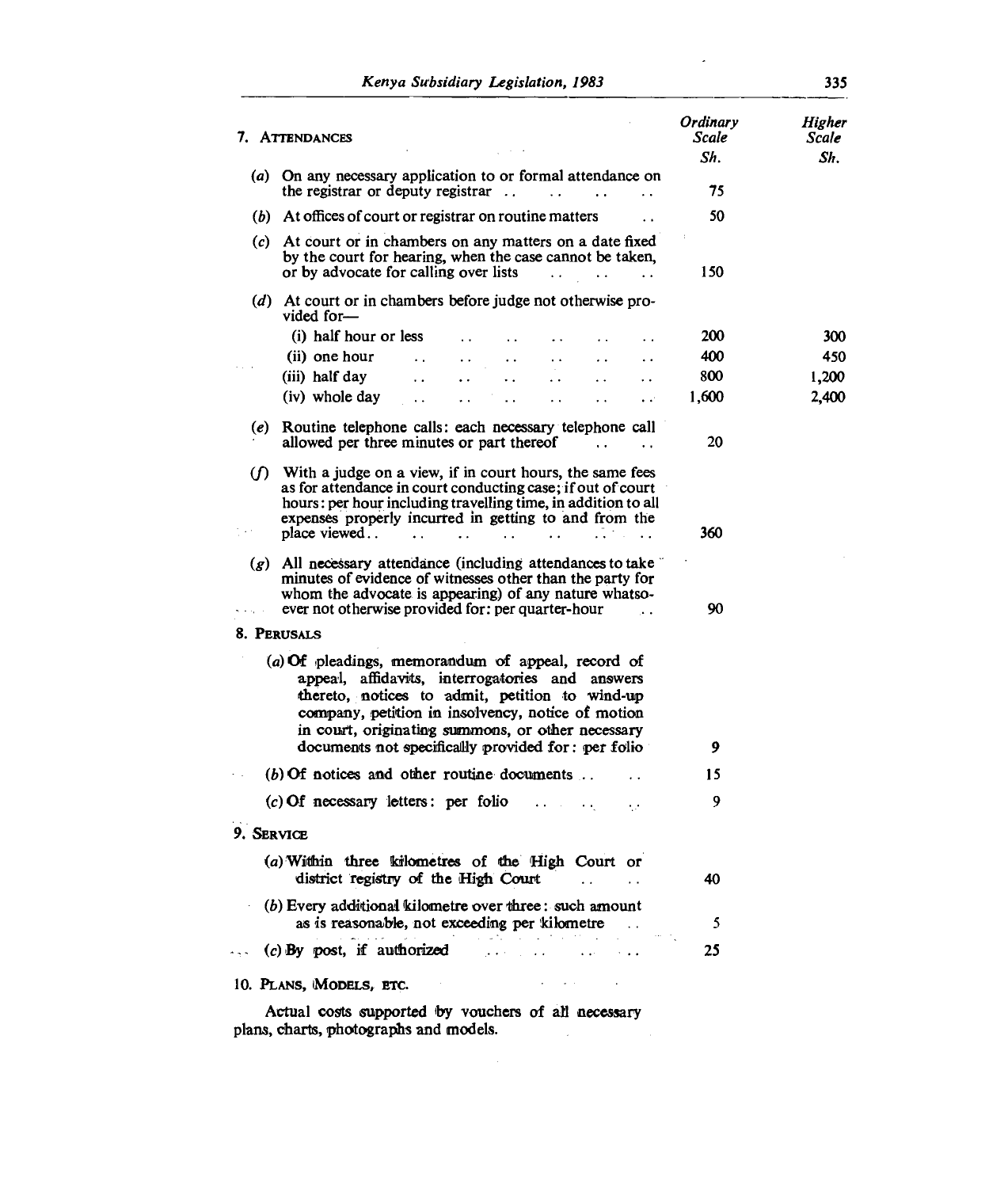| 11. Translations                                              |                                                                                                                                                                                                          |                                    |                                                                               |                      | Sh.   |
|---------------------------------------------------------------|----------------------------------------------------------------------------------------------------------------------------------------------------------------------------------------------------------|------------------------------------|-------------------------------------------------------------------------------|----------------------|-------|
| translations.                                                 | Actual costs, supported by vouchers of all necessary                                                                                                                                                     |                                    |                                                                               |                      |       |
| 12. EXECUTION PROCEEDINGS                                     |                                                                                                                                                                                                          |                                    |                                                                               |                      |       |
|                                                               | (a) Instructions to execute decree and drawing<br>necessary application                                                                                                                                  |                                    | $\mathbf{z}$ , and $\mathbf{z}$ , and $\mathbf{z}$<br><b>Contractor</b> State | $\ddot{\phantom{a}}$ | 150   |
|                                                               | $(b)$ Attendance at court filing application                                                                                                                                                             |                                    |                                                                               |                      | 50    |
|                                                               | $(c)$ Attending court to peruse order $\ldots$                                                                                                                                                           |                                    |                                                                               |                      | 50    |
| 13. OBJECTION TO EXECUTION PROCEEDINGS                        |                                                                                                                                                                                                          |                                    |                                                                               |                      |       |
|                                                               | (a) Instruction to prepare objection                                                                                                                                                                     |                                    |                                                                               |                      | 300   |
|                                                               | (b) Instruction to proceed with attachment                                                                                                                                                               |                                    | $\mathbf{r}$                                                                  | $\sim$ $\sim$        | 150   |
|                                                               | $(c)$ Instruction to take proceedings to establish or to                                                                                                                                                 |                                    |                                                                               |                      | 750   |
| 14. GARNISHEE PROCEEDINGS                                     |                                                                                                                                                                                                          |                                    |                                                                               |                      |       |
| opposed                                                       | (a) Instruction to institute garnishee proceedings if not<br>$\mathcal{A}$ and the second state of the second state of the second state $\mathcal{A}$                                                    |                                    |                                                                               |                      | 450   |
| than<br><b>Contract</b>                                       | (b) Instructions to institute or to defend garnishee<br>proceedings, when opposed: such sum as the<br>taxing officer considers reasonable but not less<br>$\sim 10$                                      | and a strong state of the state of | <b>Contractor</b>                                                             | $\mathbf{r}$         | 1,000 |
| 15. Fee Allowable on Certificate of Costs Under Paragraph 68a |                                                                                                                                                                                                          |                                    |                                                                               |                      |       |
| attempt                                                       | (a) Where no appearance has been entered in the suit<br>and where the defendant was served at the first<br>$\sim 10^{-11}$                                                                               | $\ddot{\phantom{a}}$               | $\mathbf{A}$ and $\mathbf{A}$ and $\mathbf{A}$                                |                      | 200   |
|                                                               |                                                                                                                                                                                                          |                                    |                                                                               |                      | 40    |
|                                                               |                                                                                                                                                                                                          |                                    |                                                                               |                      | 30    |
|                                                               | $(b)$ Where appearance has been entered: a further                                                                                                                                                       |                                    |                                                                               |                      |       |
|                                                               | $(c)$ Where the defendant was served out of the juris-<br>diction: a further<br><b>Contract Contract</b>                                                                                                 | $\mathbf{r}$                       |                                                                               |                      | 400   |
|                                                               | (d) Where the defendant was served in accordance with<br>an order under Order V, rule 17 of the Civil<br>Procedure Rules: the costs of any advertisement<br>ordered by the court together with a further |                                    |                                                                               |                      | 350   |
|                                                               | (e) For an application made to the judge under para-<br>graph $11(2)$ : a further                                                                                                                        |                                    |                                                                               |                      | 650   |
| instruction fee.                                              | together with the instruction fee and any court<br>fees and affidavit swearing fees incurred; but the<br>taxing officer shall not allow more than one                                                    |                                    |                                                                               |                      |       |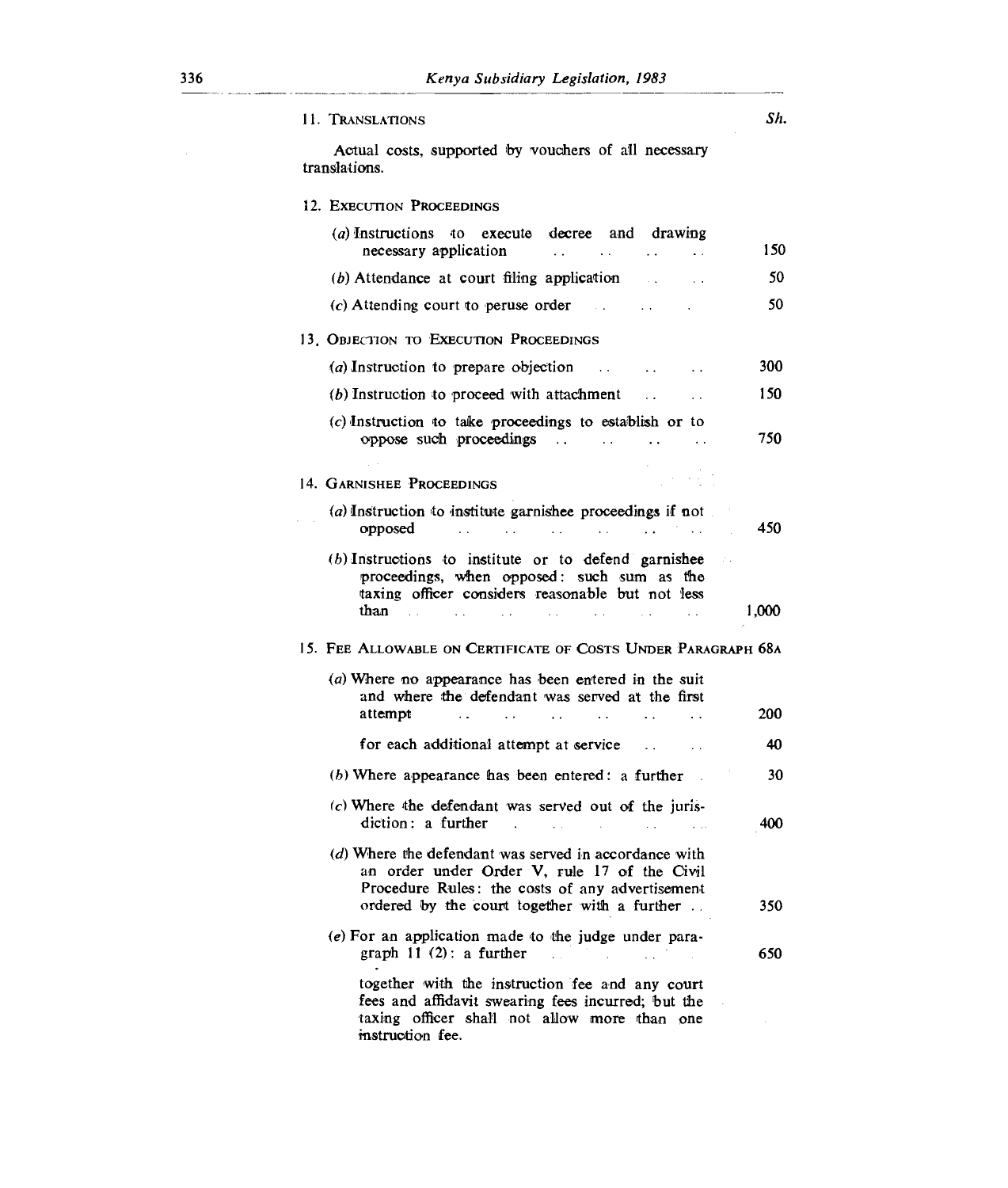#### *B, Advocate and Client Costs*

As between advocate and client the minimum fees shall be-

- (a) the fees prescribed in *A* above, increased by onethird; or
- (b) the fees ordered by the court, increased by onethird; or
- (c) the fees agreed by the parties under paragraph 57 of this Order increased by one-third,

as the case may be, such increase to include all proper attendances on the client and all necessary correspondence.

### SCHEDULE VII

## COSTS OF PROCEEDINGS IN SUBORDINATE COURTS

### *A.—Party and Party Costs*

1. Where the sum found due (in the case of a wholly or partially successful plaintiff) or the sum sued for (in the case of a wholly successful defendant)—

|         |                      |                      |                     |                      |     |                      |                      | Lower<br><b>Scale</b> | Higher<br>Scale                                                                                                                        |
|---------|----------------------|----------------------|---------------------|----------------------|-----|----------------------|----------------------|-----------------------|----------------------------------------------------------------------------------------------------------------------------------------|
|         |                      |                      |                     |                      |     |                      |                      | Sh.                   | Sh.                                                                                                                                    |
| Exceeds |                      |                      | But does not exceed |                      |     |                      |                      |                       |                                                                                                                                        |
| Sh.     |                      |                      | Sh.                 |                      |     |                      |                      |                       |                                                                                                                                        |
|         | . .                  | . .                  | 300                 | $\cdot$ $\cdot$      | . . |                      | $\ddot{\phantom{1}}$ | 100                   | 150                                                                                                                                    |
| 300     | . .                  | . .                  | 500                 | $\ddot{\phantom{0}}$ | . . | $\cdot$ .            | $\ddot{\phantom{1}}$ | 130                   | 260                                                                                                                                    |
| 500     | . .                  | . .                  | 750                 | $\ddot{\phantom{0}}$ | . . | . .                  | . .                  | 170                   | 340                                                                                                                                    |
| 750     | . .                  | . .                  | 1,000               | $\ddot{\phantom{0}}$ | . . | . .                  | . .                  | 220                   | 400                                                                                                                                    |
| 1,000   | . .                  | $\cdot$ .            | 1,500               | . .                  | . . | $\ddot{\phantom{0}}$ | . .                  | 300                   | 575                                                                                                                                    |
| 1,500   | $\ddot{\phantom{1}}$ | . .                  | 2,000               | $\ddot{\phantom{0}}$ | . . | $\ddot{\phantom{0}}$ | . .                  | 360                   | 700                                                                                                                                    |
| 2,000   | . .                  | . .                  | 2,750               | $\ddot{\phantom{0}}$ |     | $\ddot{\phantom{0}}$ | . .                  | 425                   | 850                                                                                                                                    |
| 2,750   |                      | $\ddot{\phantom{0}}$ | 3,500               | $\ddot{\phantom{0}}$ |     | $\ddot{\phantom{1}}$ | . .                  | 525                   | 900                                                                                                                                    |
| 3,500   | $\sim$               | . .                  | 5,000               | $\ddot{\phantom{0}}$ | . . | . .                  |                      | 600                   | 1,400                                                                                                                                  |
| 5,000   | . .                  | . .                  | 7,500               | $\ddot{\phantom{0}}$ | . . | . .                  | $\ddot{\phantom{0}}$ | 800                   | 1,800                                                                                                                                  |
| 7,500   | $\cdot$              | . .                  | 10,000              | $\ddot{\phantom{1}}$ |     |                      | $\ddot{\phantom{1}}$ | 1,250                 | 2,500                                                                                                                                  |
| 10,000  | . .                  | . .                  | 15,000              | . .                  | ٠.  | $\ddot{\phantom{0}}$ | $\cdot$ .            | 1,500                 | 3,000                                                                                                                                  |
| 15,000  | . .                  | . .                  |                     | . .                  | . . | $\ddot{\phantom{1}}$ | . .                  |                       | a fee as for Sh. 15,000 plus an<br>additional 6 per cent on the<br>lower scale or 12 per cent on the<br>higher scale in respect of the |

excess.

#### **NOTE**

The "Lower Scale" shall be applied in all cases where no defence or other denial of liability has been filed and the "Higher Scale" shall be applied in all other cases.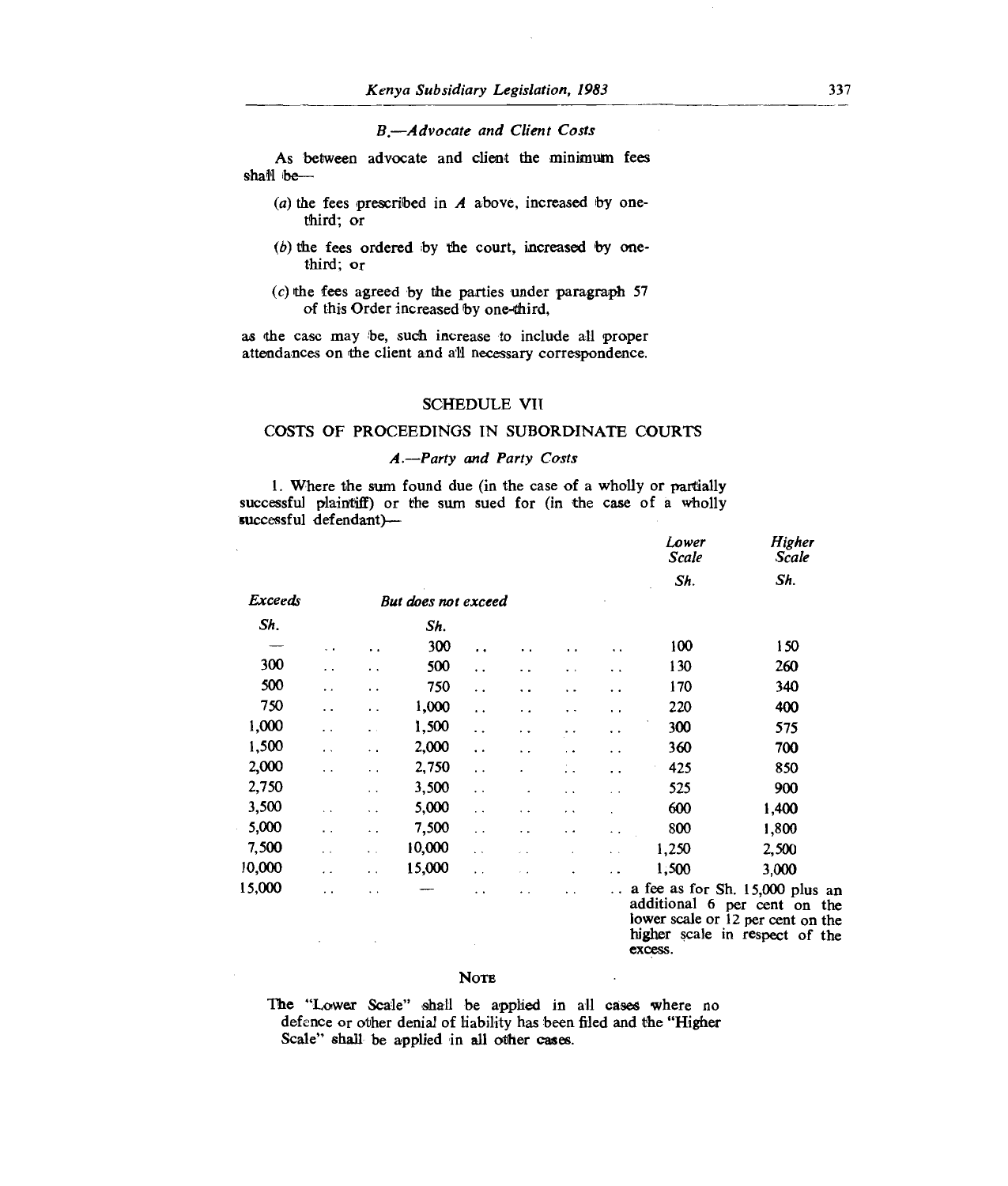| 2. In any suit or appeal by the nature of which no<br>specific sum is sued for, claimed or awarded in the judg-<br>ment (other than proceedings falling under paragraph 3<br>below): such costs as the court in its discretion awards but<br>not less than Sh. 650 if undefended or unopposed and<br>(subject to any special order for good reason connected<br>with the nature and importance or the difficulty or the<br>urgency of the matter) not to exceed Sh. 4,000. |       |
|----------------------------------------------------------------------------------------------------------------------------------------------------------------------------------------------------------------------------------------------------------------------------------------------------------------------------------------------------------------------------------------------------------------------------------------------------------------------------|-------|
| $3. (a)$ in proceedings for dissolution of marriage,<br>nullity, judicial separation or restitution of<br>conjugal rights-                                                                                                                                                                                                                                                                                                                                                 |       |
|                                                                                                                                                                                                                                                                                                                                                                                                                                                                            | Sh.   |
| where the proceedings are undefended<br>$\ddotsc$                                                                                                                                                                                                                                                                                                                                                                                                                          | 1,000 |
| where the proceedings are defended<br>$\cdots$<br>.                                                                                                                                                                                                                                                                                                                                                                                                                        | 3,000 |
| $(b)$ in proceedings for ancillary relief—                                                                                                                                                                                                                                                                                                                                                                                                                                 |       |
| if heard together with petition or answer                                                                                                                                                                                                                                                                                                                                                                                                                                  | 250   |
| if not dealt together with petition or answer                                                                                                                                                                                                                                                                                                                                                                                                                              | 650   |
| $(c)$ in other proceedings for custody, access<br>or<br>guardianship<br>$\cdots$<br>$\cdots$<br>.                                                                                                                                                                                                                                                                                                                                                                          | 750   |
| $(d)$ in proceedings for adoption<br>$\cdots$<br>.                                                                                                                                                                                                                                                                                                                                                                                                                         | 1,000 |
| 4. On any application, notice of motion, chamber<br>summons or execution proceedings, to include taking in-<br>structions to proceed or oppose, drawing application,<br>engrossing and filing<br>$\cdots$                                                                                                                                                                                                                                                                  | 100   |
| 5. On any necessary application to or attendance on<br>magistrate in court or chambers<br>$\cdots$<br>$\dddot{\phantom{0}}$<br>$\ddotsc$<br>$\cdots$                                                                                                                                                                                                                                                                                                                       | 75    |
| 6. Attendances at the hearing where the hearing lasts<br>more than one full day-                                                                                                                                                                                                                                                                                                                                                                                           |       |
| for each full day after the first day<br>$\cdots$                                                                                                                                                                                                                                                                                                                                                                                                                          | 650   |
| for each part day after the first day                                                                                                                                                                                                                                                                                                                                                                                                                                      | 350   |
| 7. Where costs of adjournment of a case are awarded                                                                                                                                                                                                                                                                                                                                                                                                                        | 150   |
| 8. SERVICE                                                                                                                                                                                                                                                                                                                                                                                                                                                                 |       |
| $(a)$ within three kilometres of subordinate court or<br>district registry of the subordinate court<br>.                                                                                                                                                                                                                                                                                                                                                                   | 25    |
| (b) every additional kilometre over three:<br>such<br>amount as is reasonable, but not exceeding, per<br>kilometre<br>.<br>$\cdots$<br>$\cdots$<br>.<br>.<br>                                                                                                                                                                                                                                                                                                              | 4     |
| $(c)$ by post, if authorized $\ldots$ $\ldots$ $\ldots$<br>$\cdots$                                                                                                                                                                                                                                                                                                                                                                                                        | 15    |
| 9. Drawing and filing affidavit or return of service                                                                                                                                                                                                                                                                                                                                                                                                                       | 15    |

 $\overline{\phantom{a}}$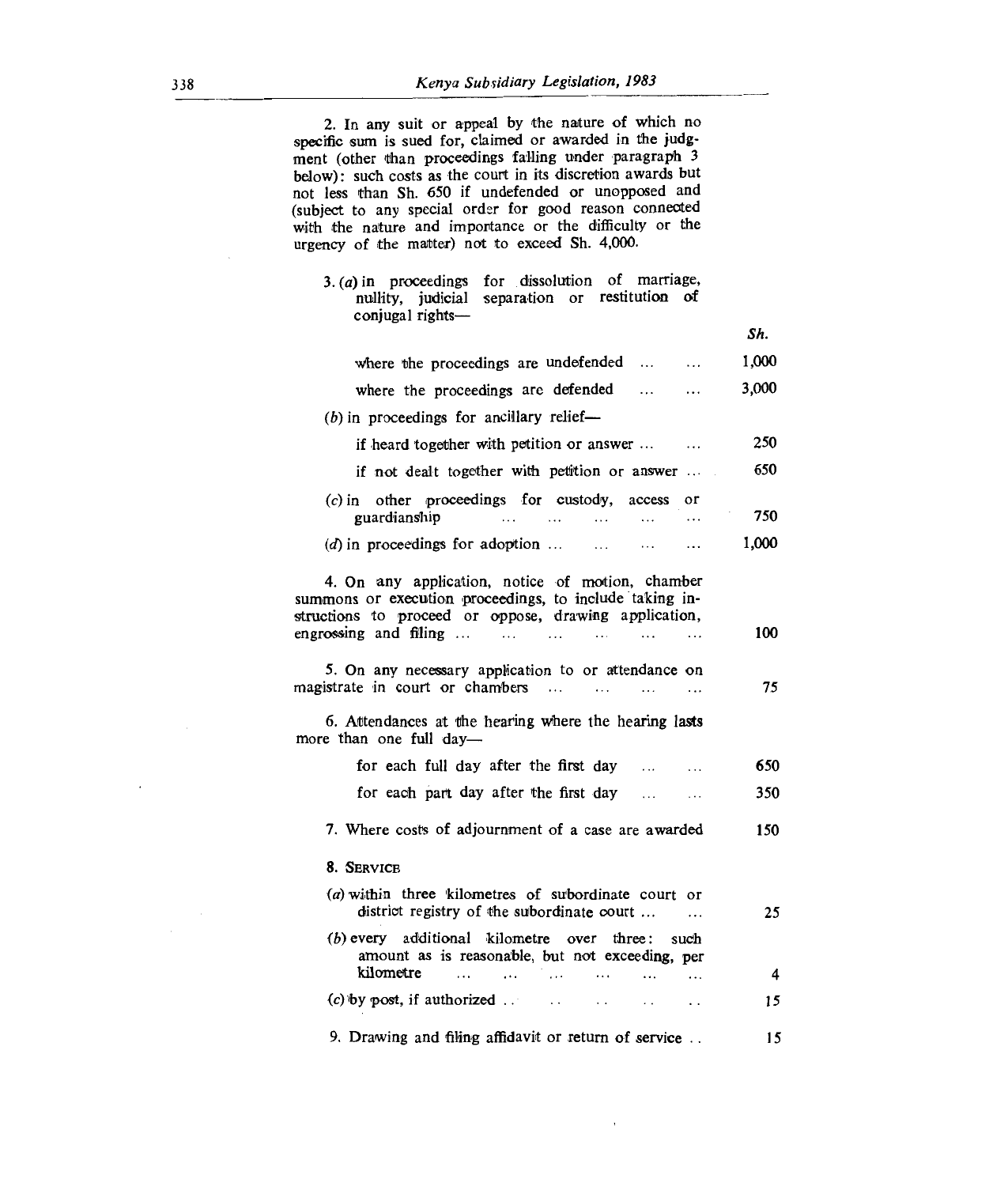#### **Noms**

- **1. When an order has been made in general terms for the payment of costs by either party and an advocate has been employed, those costs, in addition to the court fees, shall be computed under this Schedule, which shall be the minimum fee, and shall include (except as otherwise provided) taking instructions, drawing or perusing pleadings or similar documents, engrossing and filing, and all necessary attendances at court or chambers.**
- **2. Costs exceeding the scales in this Schedule may be ordered on special grounds arising out of the nature and importance or the difficulty or the urgency of the case.**
- **3. Where success in a suit is divided, the scale may be applied distributively having regard to partial success on either side.**

### *B. Advocate and Client Costs*

**As between advocate and client the minimum fees shall be—** 

- **(a)the fees prescribed in** *A* **above, increased by two-fifths; or**
- **(b)the fees ordered by the court, increased by twofifths; or**
- **(c)the fees agreed by the parties under paragraph 57 of this Order, increased by two-fifths,**

**as the case may be, such increase to include all proper attendances on the client and all necessary correspondence.** 

#### **SCHEDULE X**

# **PROBATE AND ADMINISTRATION**

### *A.—Party and Party Costs*

- **1. INSTRUCTION FEES** 
	- *(a)* **To apply for grant of probate of written will, or proof of oral will, or letters of administration with or without Will annexed, the proceedings not being contested: where the gross capital value of**  property comprised in the grant-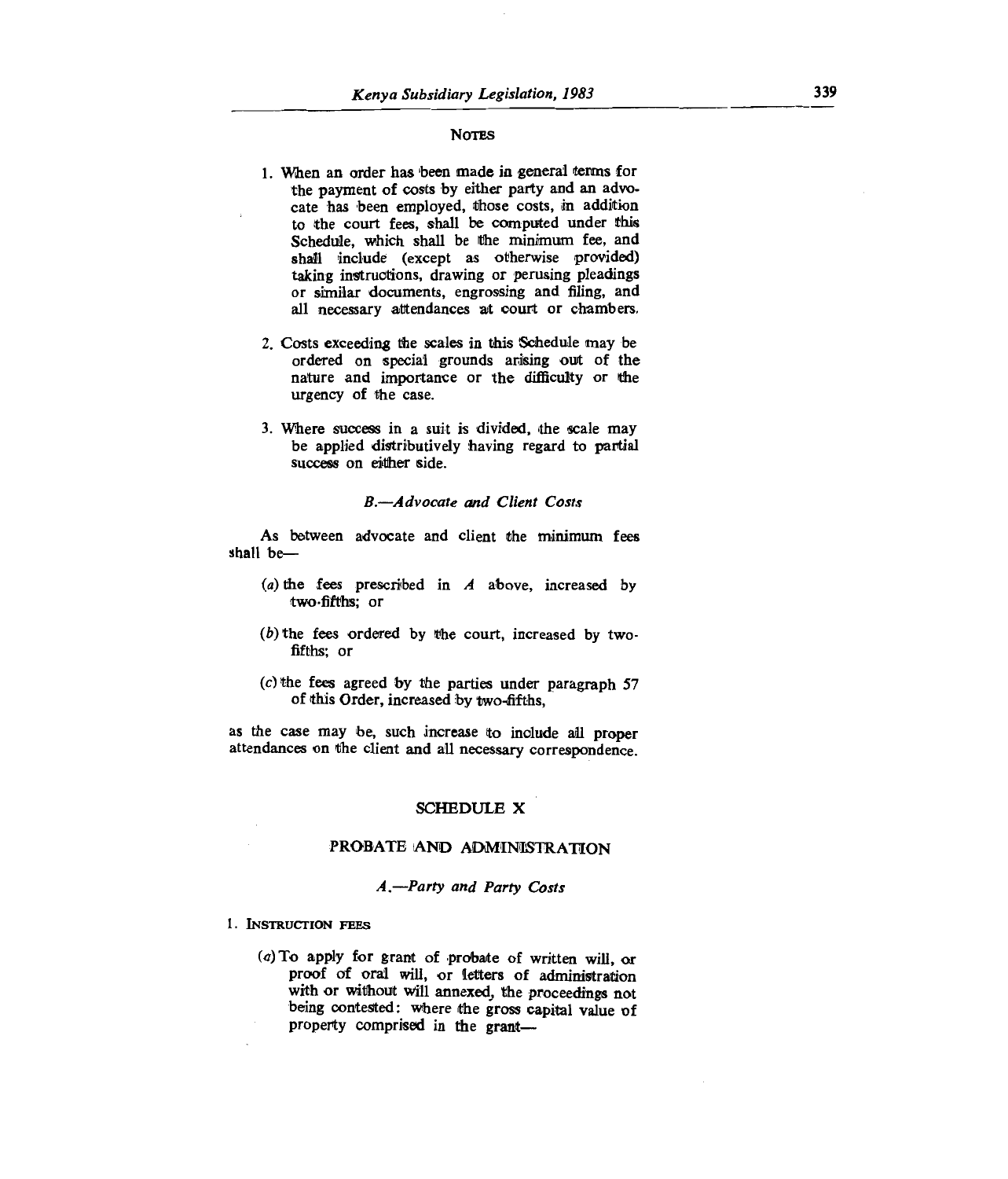| Exceeds                |                                                                                                                                                                                                                                                                               | <b>But does not Exceed</b>     |                          |                                                                                                                               |                      |                      | Sh.        |
|------------------------|-------------------------------------------------------------------------------------------------------------------------------------------------------------------------------------------------------------------------------------------------------------------------------|--------------------------------|--------------------------|-------------------------------------------------------------------------------------------------------------------------------|----------------------|----------------------|------------|
| Sh.                    |                                                                                                                                                                                                                                                                               | Sh.                            |                          |                                                                                                                               |                      |                      |            |
|                        | $\ddot{\phantom{0}}$                                                                                                                                                                                                                                                          | 10,000                         | $\ddot{\phantom{0}}$     |                                                                                                                               | $\ddot{\phantom{0}}$ |                      | 1,000      |
| 10,000                 | $\ddot{\phantom{0}}$<br>$\ddot{\phantom{0}}$                                                                                                                                                                                                                                  | 50,000                         | . .                      |                                                                                                                               |                      |                      | 1,500      |
| 50,000                 | $\ddot{\phantom{a}}$                                                                                                                                                                                                                                                          | 200,000                        | $\ddot{\phantom{0}}$     |                                                                                                                               | $\ddot{\phantom{0}}$ | $\ddot{\phantom{0}}$ | 2,000      |
| 200,000                | $\ddot{\phantom{0}}$                                                                                                                                                                                                                                                          | 1,000,000                      |                          | One per cent of the value.                                                                                                    |                      |                      |            |
| 1,000,000              | . .                                                                                                                                                                                                                                                                           |                                |                          | One per cent of the value on the<br>first Sh. 1,000,000 thereof and<br>one-half per cent of the amount<br>over Sh. 1,000,000. |                      |                      |            |
|                        | $(b)$ To apply for re-sealing a grant, the proceedings<br>not being contested: four-fifths of the fee provided<br>under paragraph $(a)$ .                                                                                                                                     |                                |                          |                                                                                                                               |                      |                      |            |
|                        | $(c)$ To apply for confirmation of a grant--                                                                                                                                                                                                                                  |                                |                          |                                                                                                                               |                      |                      |            |
|                        | (i) if uncontested                                                                                                                                                                                                                                                            | and the company of the company |                          |                                                                                                                               |                      |                      | 750        |
|                        | (ii) if contested: such sum as the taxing officer<br>shall consider reasonable, but not less than                                                                                                                                                                             |                                |                          |                                                                                                                               |                      |                      | 2,500      |
|                        | (d) To apply for grant or re-sealing, where the pro-<br>ceedings are contested: not less than twice the<br>fee prescribed by paragraph $(a)$ or $(b)$ .                                                                                                                       |                                |                          |                                                                                                                               |                      |                      |            |
|                        | (e) To lodge a caveat or a renunciation of a right to<br>representation                                                                                                                                                                                                       |                                | $\cdots$                 | $\ddotsc$                                                                                                                     |                      | $\cdots$             | 750        |
|                        | $(f)$ To lodge an objection to a grant, or a citation or                                                                                                                                                                                                                      |                                |                          |                                                                                                                               |                      |                      |            |
| less than              | other application or proceeding under any pro-<br>vision of the Law of Succession Act not otherwise<br>provided for in this Schedule: such sum as the<br>taxing officer shall consider reasonable, but not<br>$\cdots$                                                        | $\sim$                         | $\cdots$                 | $\cdots$                                                                                                                      |                      |                      | 1,500      |
|                        | (g) To render an inventory or account, including an<br>estate duty affidavit, corrective estate duty affidavit<br>and inventory included in or annexed to an affi-<br>davit in support of petition: Sh. 1 per Sh. 20,000<br>of net estate included therein, multiplied by the |                                |                          |                                                                                                                               |                      |                      |            |
| 2. Drawing             | number of entries, but no less than                                                                                                                                                                                                                                           |                                |                          |                                                                                                                               |                      |                      | 250        |
| $(a)$ Each form        |                                                                                                                                                                                                                                                                               | or document prescribed under   |                          |                                                                                                                               |                      | or                   |            |
|                        | required by the Law of Succession Act.                                                                                                                                                                                                                                        |                                |                          |                                                                                                                               |                      |                      | <b>200</b> |
|                        | or per folio                                                                                                                                                                                                                                                                  |                                | <b>Contract Contract</b> | $\cdots$                                                                                                                      | $\ddotsc$            |                      | 40         |
|                        | (b) An inventory or account, except where embodied<br>in a prescribed form, including an estate duty                                                                                                                                                                          |                                |                          |                                                                                                                               |                      |                      |            |
|                        | affidavit and corrective estate duty affidavit                                                                                                                                                                                                                                |                                |                          |                                                                                                                               |                      |                      | 150        |
|                        | or per entry and a series and the series of the series of the series of the series of the series of the series                                                                                                                                                                |                                |                          |                                                                                                                               | $\cdots$             | $\cdots$             | 4          |
| 3. Copies              |                                                                                                                                                                                                                                                                               |                                |                          |                                                                                                                               |                      |                      |            |
| per folio              | $\sim$ $\sim$ $\sim$                                                                                                                                                                                                                                                          | $\mathcal{L}^{\text{max}}$     | $\alpha = 10$            | $\cdot$ $\cdot$                                                                                                               |                      |                      | 5          |
| 4. PERUSING            |                                                                                                                                                                                                                                                                               |                                |                          |                                                                                                                               |                      |                      |            |
| (a) Wills and codicils |                                                                                                                                                                                                                                                                               | $\cdots$                       | $\ldots$                 | $\cdots$                                                                                                                      | $\ddot{\phantom{a}}$ | $\ddotsc$            | 200        |
|                        | or per folio                                                                                                                                                                                                                                                                  |                                |                          |                                                                                                                               |                      | $\lambda$            | 20         |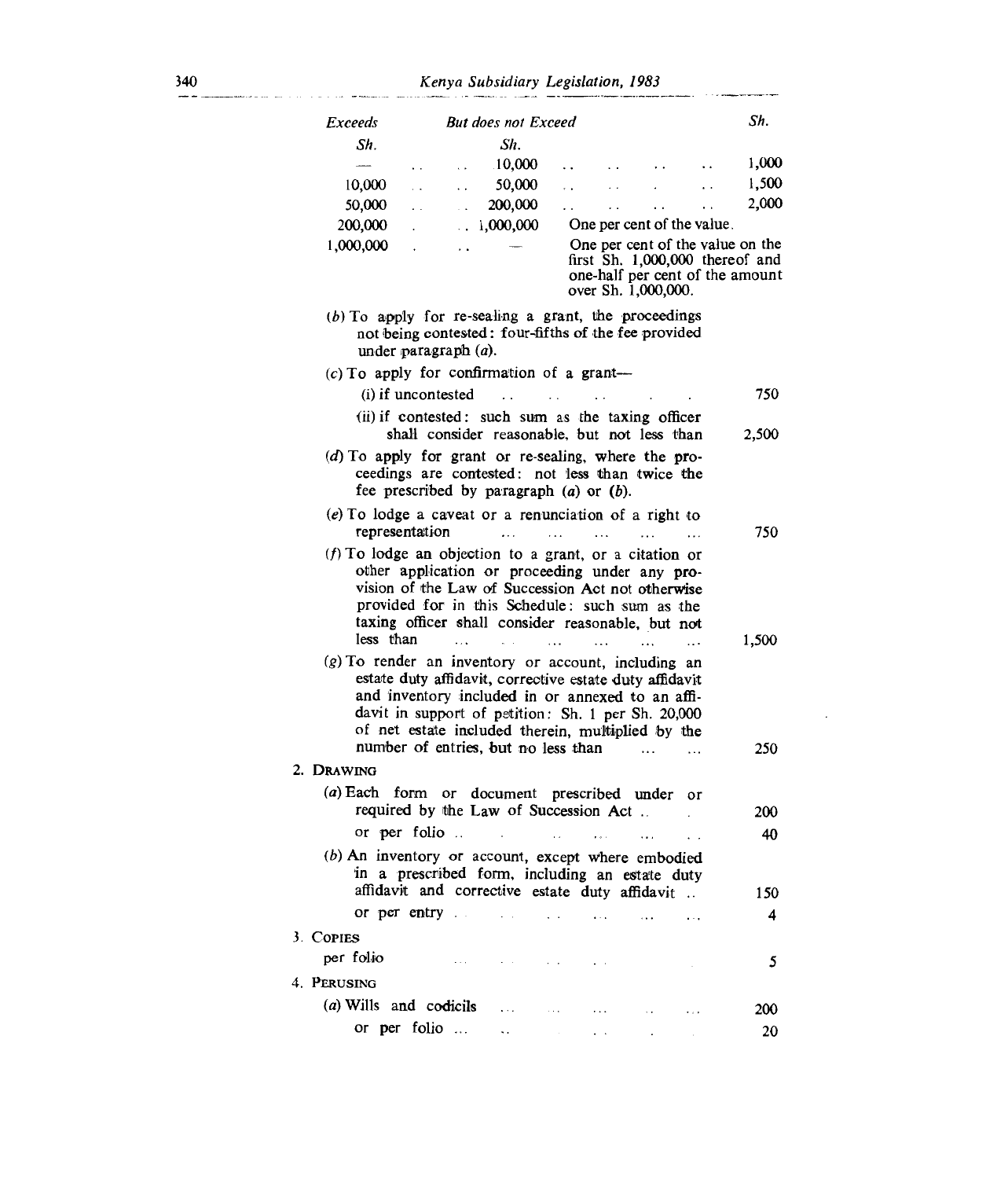| (b) Any other form or document prescribed under or |          |     |
|----------------------------------------------------|----------|-----|
| required by the Law of Succession Act              | $\cdots$ | 100 |
| or per folio $\ldots$ $\ldots$ $\ldots$ $\ldots$   |          | 12  |

### 5. **LETTERS AND ATTENDANCES**

Including those necessary in ascertaining the particulars and extent of an estate, identities concerned, the raising and settlement of estate duty and all other work referred to in paragraphs 18 *(e)* and 51c of this Order (other than that included in item 6 of this Schedule)—

| 50  |                                                                                                                                                                                                                                                                                                      |  |  | $(a)$ Letters despatched $\dots$ $\dots$                                                                                                                                                                |  |  |         |                    |  |  |
|-----|------------------------------------------------------------------------------------------------------------------------------------------------------------------------------------------------------------------------------------------------------------------------------------------------------|--|--|---------------------------------------------------------------------------------------------------------------------------------------------------------------------------------------------------------|--|--|---------|--------------------|--|--|
|     | $\cdots$                                                                                                                                                                                                                                                                                             |  |  |                                                                                                                                                                                                         |  |  |         |                    |  |  |
| 30  |                                                                                                                                                                                                                                                                                                      |  |  | or per folio                                                                                                                                                                                            |  |  |         |                    |  |  |
| 20  | $\cdots$                                                                                                                                                                                                                                                                                             |  |  | (b) Letters received and perused                                                                                                                                                                        |  |  |         |                    |  |  |
| 12  |                                                                                                                                                                                                                                                                                                      |  |  | or per folio $\ldots$ $\ldots$ $\ldots$ $\ldots$                                                                                                                                                        |  |  |         |                    |  |  |
|     |                                                                                                                                                                                                                                                                                                      |  |  |                                                                                                                                                                                                         |  |  |         | $(c)$ Attendances— |  |  |
| 120 |                                                                                                                                                                                                                                                                                                      |  |  | (i) in ordinary cases per 15 minutes or part<br>$\cdots$                                                                                                                                                |  |  | thereof |                    |  |  |
| 25  |                                                                                                                                                                                                                                                                                                      |  |  | (ii) routine telephone calls within Kenya for 3<br>minutes or part thereof                                                                                                                              |  |  |         |                    |  |  |
|     | (iii) in other cases the taxing officer may increase<br>or diminish the above charges if, for any<br>special reason, he sees fit.                                                                                                                                                                    |  |  |                                                                                                                                                                                                         |  |  |         |                    |  |  |
|     | 6. ACTUAL ADMINISTRATION OF A TESTAMENTARY OR OTHER<br><b>ESTATE OR TRUST</b>                                                                                                                                                                                                                        |  |  |                                                                                                                                                                                                         |  |  |         |                    |  |  |
|     | (a) Such annual or semi-annual fee as may be reason-<br>able in the circumstances, having regard to the<br>care and labour required, the number and length<br>of the papers to be perused, the value and com-<br>plexity of the estate, the interests of the parties<br>and all other circumstances; |  |  |                                                                                                                                                                                                         |  |  |         |                    |  |  |
|     | or, at the election of the advocate-                                                                                                                                                                                                                                                                 |  |  |                                                                                                                                                                                                         |  |  |         |                    |  |  |
|     |                                                                                                                                                                                                                                                                                                      |  |  | (b) An annual or semi-annual commission of such<br>amount as the taxing officer shall consider rea-<br>sonable, having regard to all the circumstances,<br>but not exceeding in aggregate the following |  |  |         | rates-             |  |  |
|     |                                                                                                                                                                                                                                                                                                      |  |  | $(i)$ on the estimated not conjugate value of the                                                                                                                                                       |  |  |         |                    |  |  |

- d net capital value of the estate : one and one-half per cent per annum;
- (ii) on the amount of the income of the estate in a year or half-year : two per cent;
- (iii) on the capital value of any portion of the estate which is realized or invested **during**  a year or half-year: three-quaters per cent;

*Sh.*